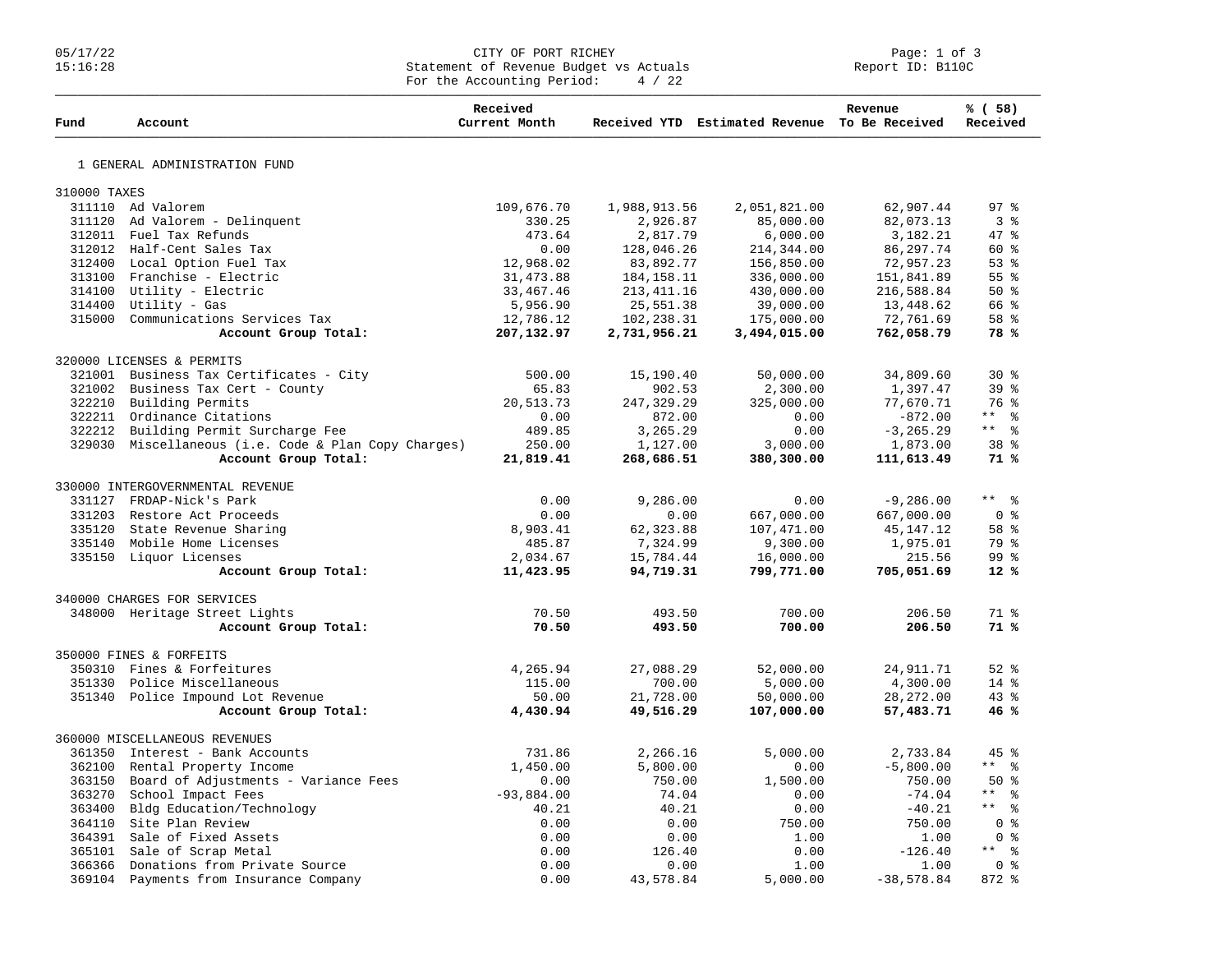## 05/17/22 CITY OF PORT RICHEY Page: 2 of 3 15:16:28 Statement of Revenue Budget vs Actuals Report ID: B110C For the Accounting Period:  $4 / 22$

| Fund   | Account                                     |             | Received<br>Current Month |              | Received YTD Estimated Revenue To Be Received | Revenue      | % ( 58 )<br>Received |
|--------|---------------------------------------------|-------------|---------------------------|--------------|-----------------------------------------------|--------------|----------------------|
|        | 1 GENERAL ADMINISTRATION FUND               |             |                           |              |                                               |              |                      |
| 369335 | Recovery of Liens                           |             | 1,650.00                  | 22,561.75    | 29,000.00                                     | 6,438.25     | 78 %                 |
| 369341 | Red Light - Tickets                         |             | 147,743.95                | 1,079,494.83 | 1,400,000.00                                  | 320,505.17   | $77*$                |
| 369399 | Miscellaneous Revenues                      |             | 4.00                      | 5,362.98     | 1,000.00                                      | $-4,362.98$  | $536$ %              |
|        | 369903 Street Lights                        |             | 0.00                      | 0.00         | 22,000.00                                     | 22,000.00    | 0 <sup>8</sup>       |
|        | 369904 Golf Cart Registration               |             | 175.00                    | 1,375.00     | 1,300.00                                      | $-75.00$     | $106$ %              |
|        | Account Group Total:                        |             | 57,911.02                 | 1,161,430.21 | 1,465,552.00                                  | 304,121.79   | 79 %                 |
|        | 380000 NON - REVENUES/FAIR SHARE ALLOCATION |             |                           |              |                                               |              |                      |
| 381410 | Transfer From Storm Water Fund              |             | 2,595.73                  | 25,760.83    | 41,464.00                                     | 15,703.17    | 62 %                 |
| 381411 | Transfer From CRA Fund                      |             | 9,242.88                  | 76,817.39    | 127,097.00                                    | 50,279.61    | 60 %                 |
| 382000 | Transfer from Utilities Fund                |             | 33,901.56                 | 332,007.71   | 532,305.00                                    | 200, 297.29  | 62 %                 |
|        | Account Group Total:                        |             | 45,740.17                 | 434,585.93   | 700,866.00                                    | 266,280.07   | 62%                  |
|        |                                             | Fund Total: | 348,528.96                | 4,741,387.96 | 6,948,204.00                                  | 2,206,816.04 | 68%                  |
|        | 120 POLICE CONFISCATION FUND                |             |                           |              |                                               |              |                      |
|        | 350000 FINES & FORFEITS                     |             |                           |              |                                               |              |                      |
|        | 351350 Police Confiscation Revenue          |             | $-400.00$                 | $-400.00$    | 25,000.00                                     | 25,400.00    | $-2$ $\frac{6}{6}$   |
|        | Account Group Total:                        |             | $-400.00$                 | $-400.00$    | 25,000.00                                     | 25,400.00    | $-2$ %               |
|        | 360000 MISCELLANEOUS REVENUES               |             |                           |              |                                               |              |                      |
|        | 361350 Interest - Bank Accounts             |             | 31.47                     | 91.87        | 125.00                                        | 33.13        | 73 %                 |
|        | Account Group Total:                        |             | 31.47                     | 91.87        | 125.00                                        | 33.13        | 73%                  |
|        |                                             | Fund Total: | $-368.53$                 | $-308.13$    | 25,125.00                                     | 25, 433, 13  | $-1$ %               |
|        | 122 POLICE TRAINING FUND                    |             |                           |              |                                               |              |                      |
|        | 350000 FINES & FORFEITS                     |             |                           |              |                                               |              |                      |
|        | 350320 Police Training                      |             | 1,057.63                  | 5, 114.33    | 5,600.00                                      | 485.67       | 91 <sup>°</sup>      |
|        | Account Group Total:                        |             | 1,057.63                  | 5,114.33     | 5,600.00                                      | 485.67       | 91%                  |
|        | 390000 CASH BALANCE FORWARD                 |             |                           |              |                                               |              |                      |
|        | 399959 From Reserves                        |             | 0.00                      | 0.00         | 6,400.00                                      | 6,400.00     | 0 <sub>8</sub>       |
|        | Account Group Total:                        |             | 0.00                      | 0.00         | 6,400.00                                      | 6,400.00     | 0 <sup>8</sup>       |
|        |                                             | Fund Total: | 1,057.63                  | 5,114.33     | 12,000.00                                     | 6,885.67     | 43%                  |
|        | 125 POLICE \$5 FUND                         |             |                           |              |                                               |              |                      |
|        | 350000 FINES & FORFEITS                     |             |                           |              |                                               |              |                      |
|        | 350320 Police Training                      |             | 0.00                      | 0.00         | 2,200.00                                      | 2,200.00     | 0 <sup>8</sup>       |
|        | Account Group Total:                        |             | 0.00                      | 0.00         | 2,200.00                                      | 2,200.00     | 0 <sup>8</sup>       |
|        | 360000 MISCELLANEOUS REVENUES               |             |                           |              |                                               |              |                      |
|        | 369341 Red Light - Tickets                  |             | 3,730.00                  | 29,535.00    | 35,000.00                                     | 5,465.00     | 84 %                 |